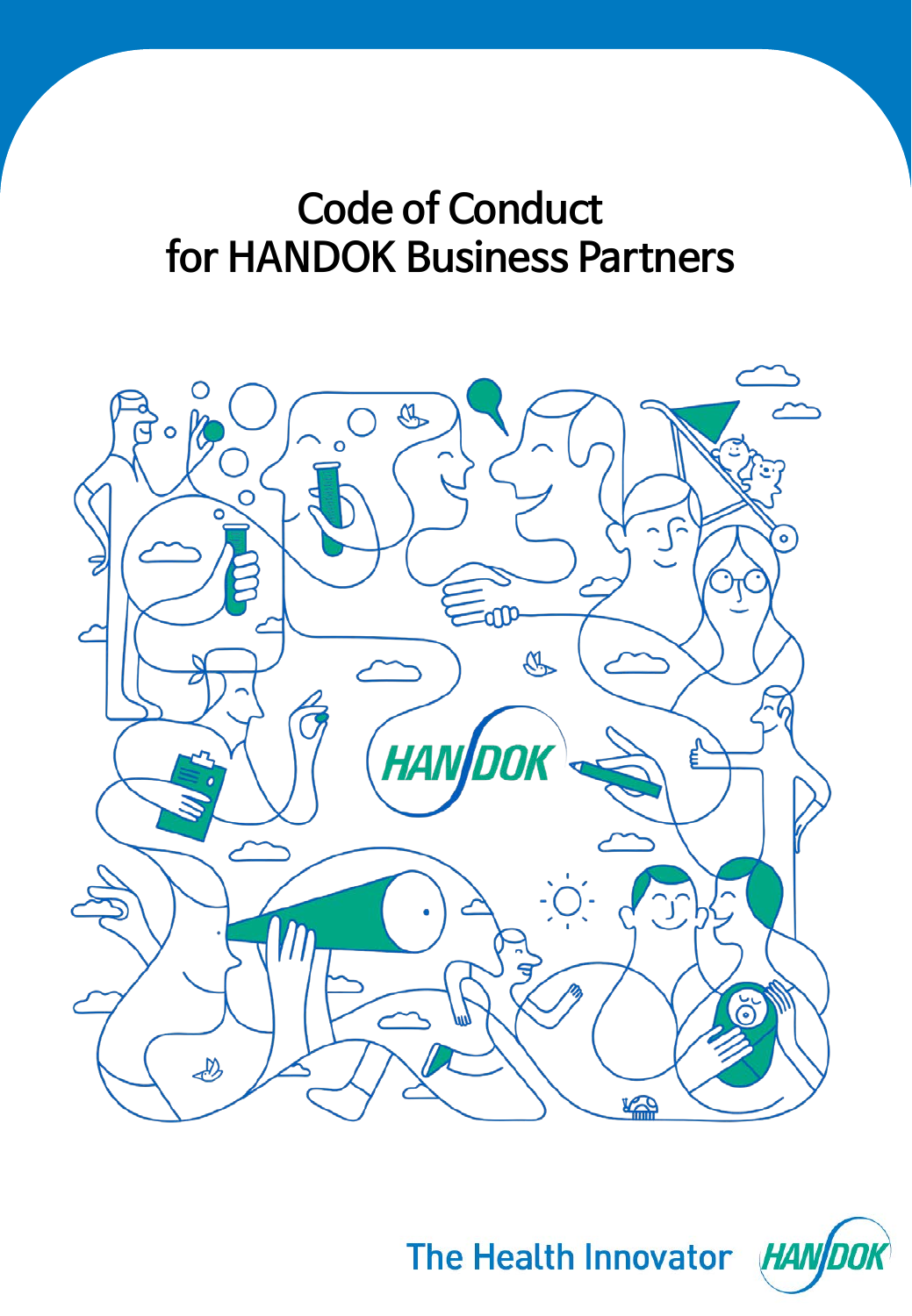# **Contents**

### **Chapter 1 PREFACE**

### **Chapter 2 CODE OF CONDUCT**

| 1. Purpose     |
|----------------|
| 2. Scope       |
| 3. Composition |
| 4. Reporting   |
| 5. Application |

| 1. Ethics and Compliance $--- 5$        |
|-----------------------------------------|
| 2. Human Rights and Labor $---9$        |
| 3. Environment, Health and Safety $-10$ |

- 4. [Quality ------------](#page-11-0) ------ 12
- 5. [Management System -------](#page-12-0) 13

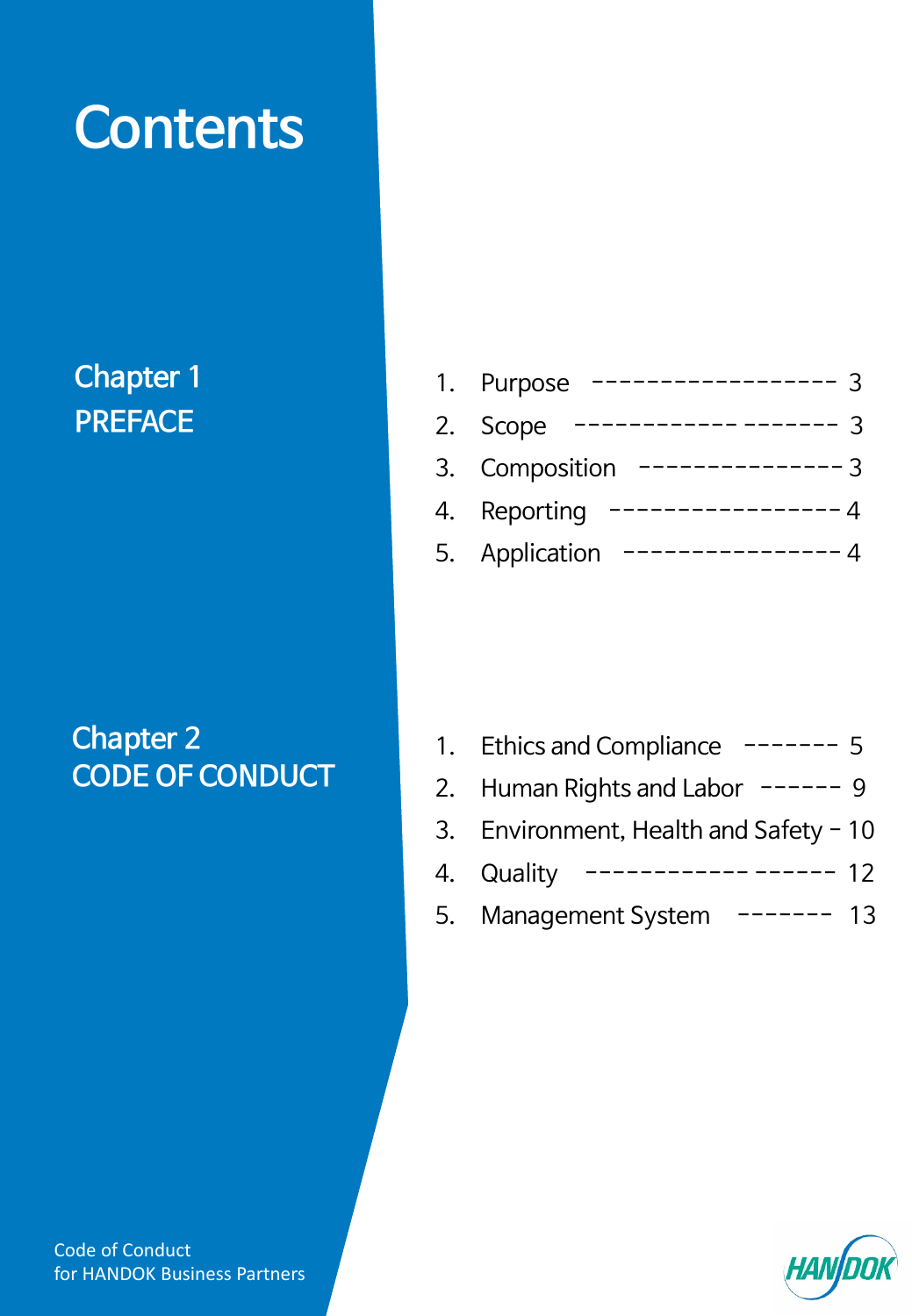## <span id="page-2-0"></span>**Chapter1. Preface**

### **1. Purpose**

Code of Conduct for HANDOK Business Partners (hereinafter, referred to as 'Code of Conduct') presents all business partners with high ethical standards that HANDOK expects and detailed execution principles on legal compliances based on the values and principles of HANDOK that are listed in 'HANDOK Code of Conduct.

### **2. Scope**

HANDOK business partners subject to this Code of Conduct (hereinafter, referred to as 'Partner') refer to suppliers, distributors, collaborating partners, and other parties that are and plan to be in business relations with HANDOK. Partners shall implement the principles specified in this Code of Conduct within the organization and communicate them with their members to ensure that they comply with them when working with HANDOK.

### **3. Composition**

This Code of Conduct is composed of five items below and presents basic principles for each item. In the event that it is ambiguous to judge because there are various cases that can happen in work situations, please contact the collaborating department of HANDOK.

- (1) Ethics and Compliance
- (2) Human Rights and Labor
- (3) Environment, Health and Safety
- (4) Quality
- (5) Management System

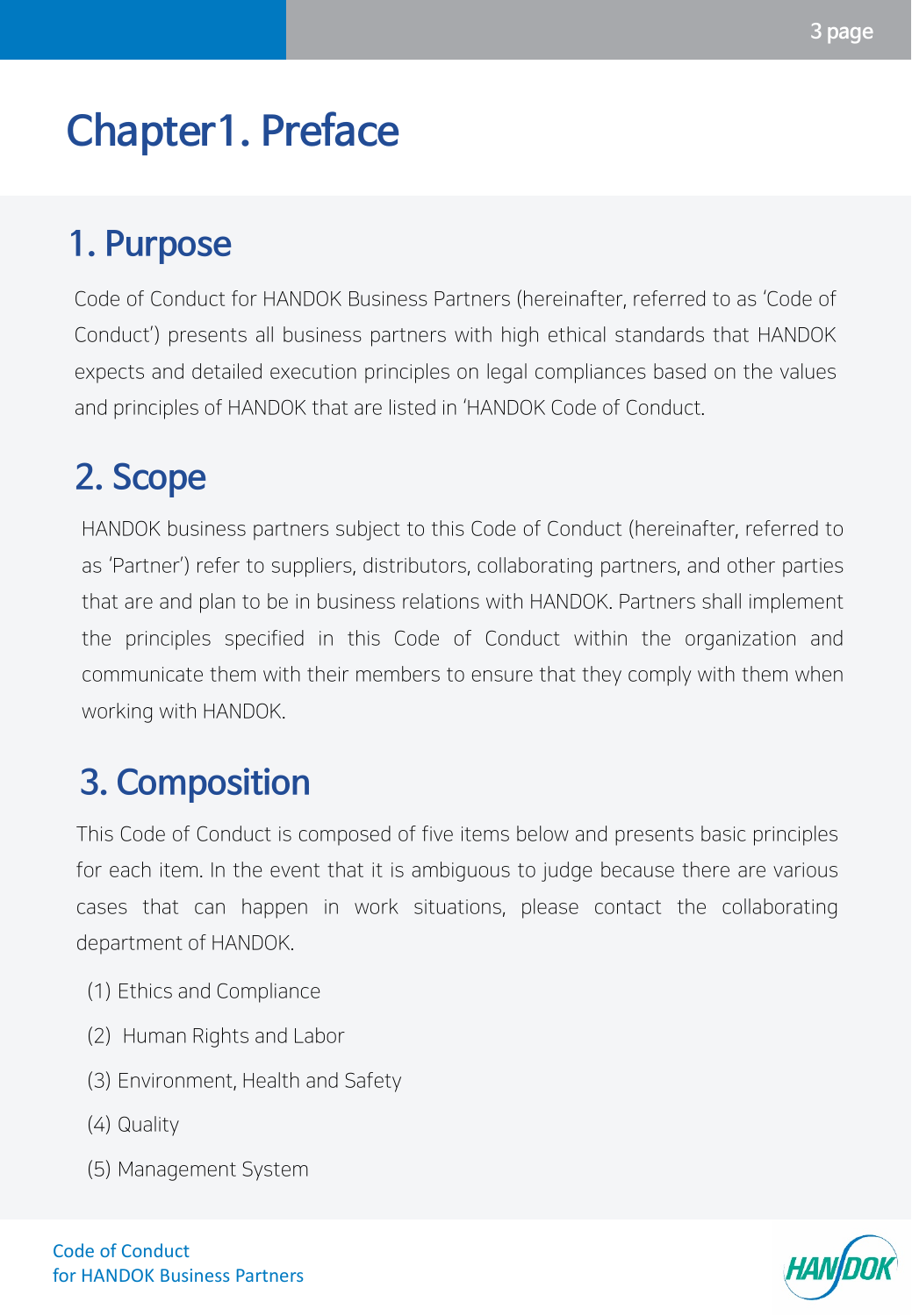## <span id="page-3-0"></span>**Chapter1. Preface**

### **4. Reporting**

HANDOK operates a reporting channel that can be used for concerns or reporting of illegal or unethical behaviors. Reporting can be made online in the menu of 'HANDOK Reporting System' on the HANDOK website, and anonymous or real-name reporting is possible.

Go to HANDOK Reporting System: <https://www.handok.co.kr/eng/company/ethical/reporting-center/>

HANDOK handles reports according to a fair process and prohibits discrimination or retaliation against the person who reports. HANDOK will do its best to investigate all trustworthy reports raised for possible breaches in good faith.

### **5. Application**

This Code of Conduct may be continuously reviewed and updated and the latest version can be viewed on the HANDOK website.

[\(https://www.handok.co.kr/eng/company/ethical/business-partners-coc/\)](https://www.handok.co.kr/eng/company/ethical/business-partners-coc/)

In the event that provisions in this Code of Conduct conflict with contractual provisions with each Partner or are vague, the provision in the applicable contract shall prevail.

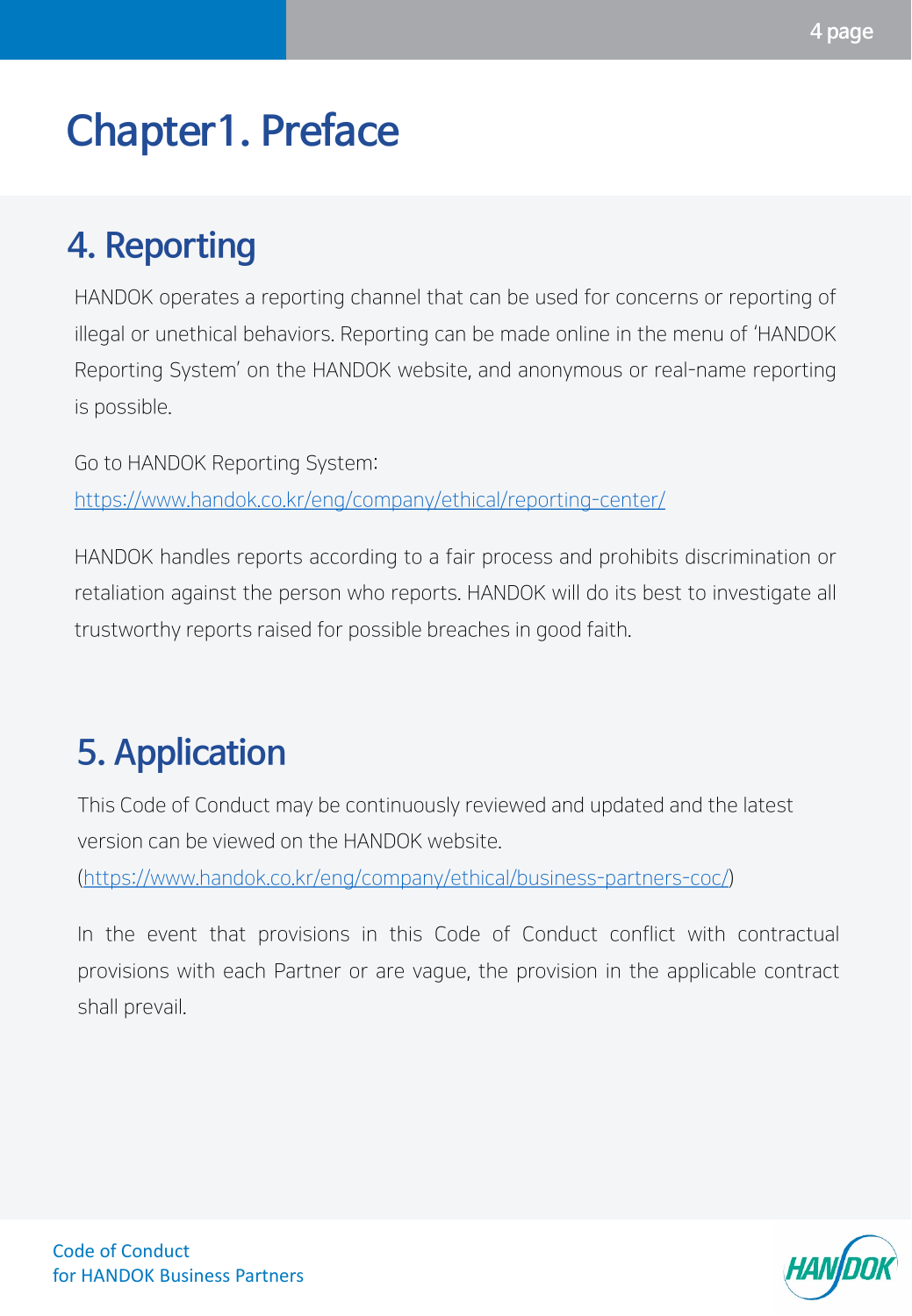### <span id="page-4-0"></span>**1. Ethics and Compliance**

HANDOK expects that its Partners do their best to conduct business according to high ethical standards and the Partners' employees understand and comply with the principles and regulations on the ethical business practices of HANDOK when they work with HANDOK.

### (1) Prohibition of Bribery and Prevention of Corruption

HANDOK would not tolerate any type of corruption or bribery taking.

Partners that are in business relations with HANDOK must comply with all laws related to the prevention of corruption including the following.

- U.S. Foreign Corrupt Practices Act
- UK Bribery Act
- KOREA Improper solicitation and graft Act

Partners shall not directly or indirectly provide, offer or accept money or valuables in order to influence the performance of work or to obtain or maintain business from HANDOK or a third party. This includes all kinds of incentives such as all benefits for HANDOK's executives and employees, fees, commissions, dividends, gifts, cash, services, rewards, etc.

In addition, Partners shall guarantee the same application of the principles of Prohibition of Bribery and Prevention of Corruption to all subsidiaries, agents, subcontractors, and brokers as well as to their own employees.

### (2) Fair Trade

Partners shall observe laws related to fair trade and conduct the work in accordance with antitrust and fair business practices.

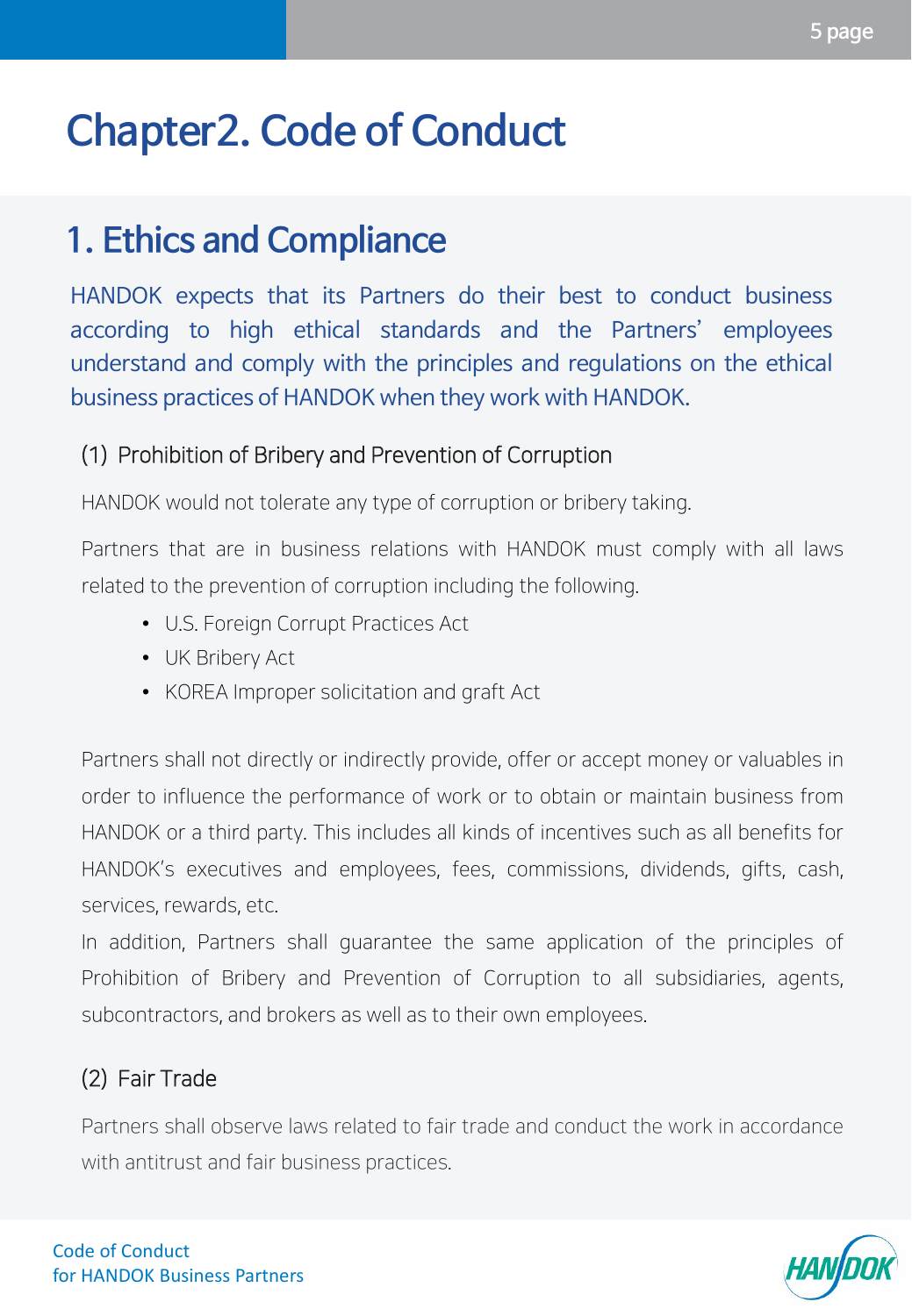### **1. Ethics and Compliance**

#### (3) Money, Gifts and Entertainment

HANDOK and HANDOK's employees are prohibited from receiving money or valuables, gifts, meals or entertainments from outside stakeholders. It is because it may influence trades or business decisions and be interpreted as a conflict of interests.

However, it may be allowed only for the following cases.

- Gifts such as souvenirs, transportation, lodging or meals provided uniformly to all participants to official events related to the business trade
- Souvenirs or promotion goods to be distributed to unspecified people
- Food or gifts within KRW 100,000 as the traditional practices on New Year's Day and Chuseok
- Contribution or gifts less than KRW 100,000 in a congratulatory/condolence family event
- Food and beverage within KRW 50,000 per person to be provided unavoidably in a business trade

However, even the cases above limitedly permitted shall be prohibited if there is a possibility that they would be recognized as inappropriate acts according to conventional social terms such as before, during or right after purchase, contract, audit, assessment, etc. In such cases, any offering of money, valuables, gifts, meals or entertainment is prohibited.

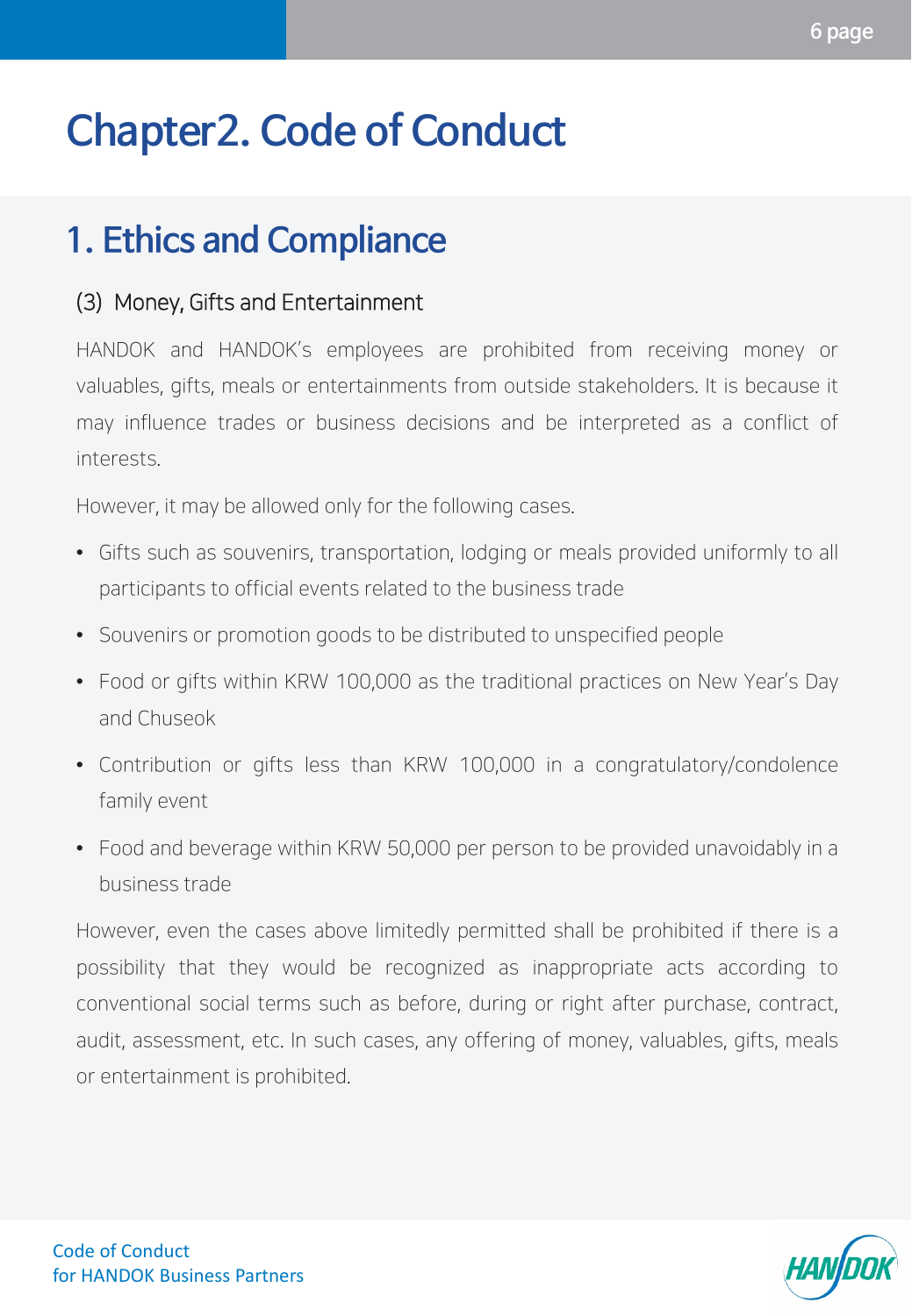## **1. Ethics and Compliance**

### (4) Conflicts of Interests

Partners shall take reasonable measures to prevent and control conflicts of interests. In the event of actual happening of conflicts of interests or confirming of potential conflicts of interests in business or trade relations with HANDOK, it must be notified to HANDOK.

### (5) Privacy and Data Protection

HANDOK expects that its Partners protect confidential information.

Partners shall adopt and maintain the process to provide reasonable protection of personal, exclusive and confidential information including information received, accessed and processed on behalf of HANDOK

Partners shall be aware that any unauthorized use or destruction of the information may cause personal and legal reputation and financial losses to themselves or HANDOK.

Partners shall observe all laws related to privacy and data protection and information security.

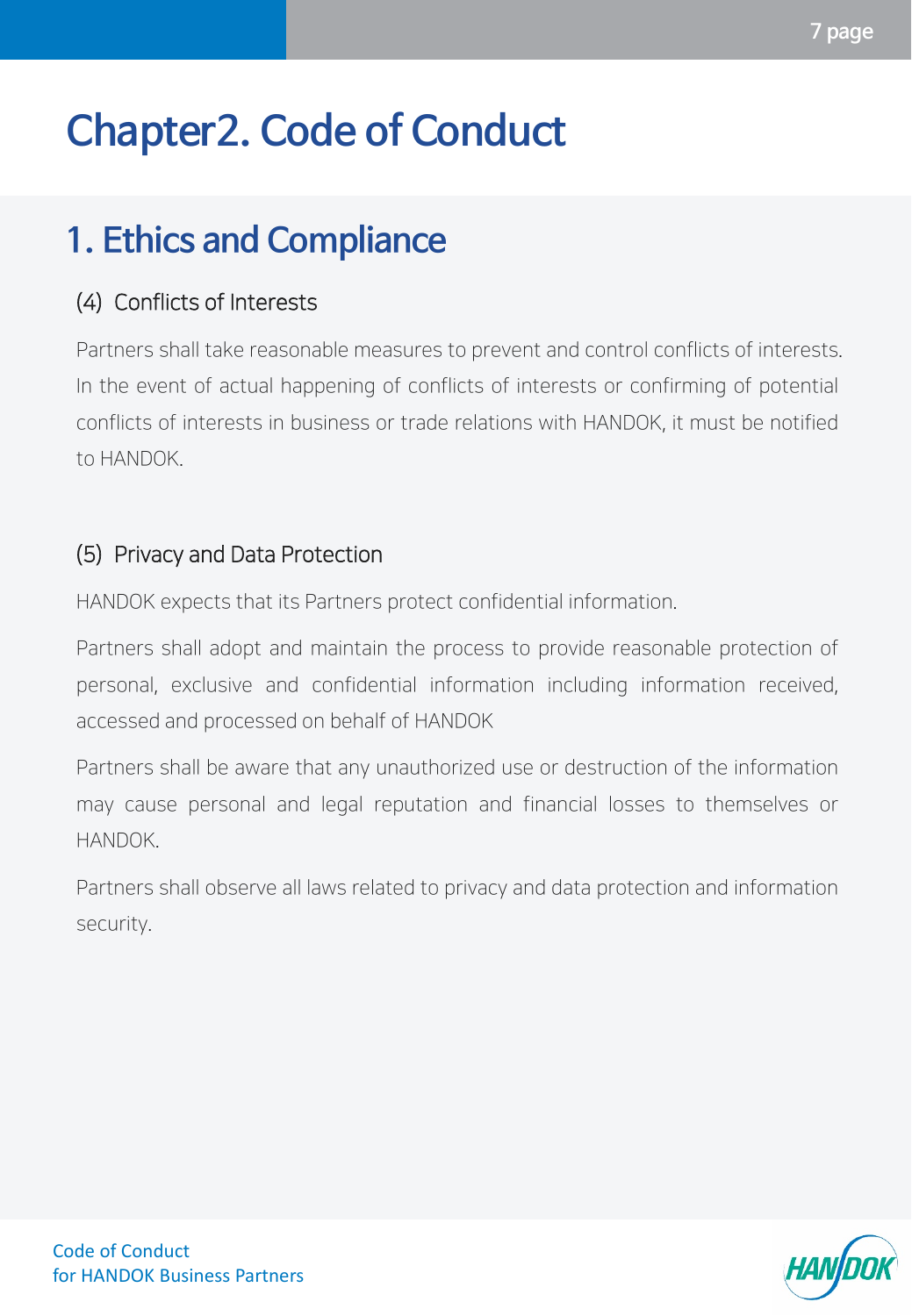### **1. Ethics and Compliance**

### (6) Intellectual Property Rights

Partners shall protect confidential information safely and use applicable information only in a necessary situation and try to protect the intellectual property rights of other Partners related to the business.

Partners shall not use the names or brands of HANDOK and HANDOK's subsidiaries in advertisements or promotions of the products without the prior written approval of HANDOK.

#### (7) Accurate Record Management

The records on business transactions with HANDOK and all business trades and expenses incurred on behalf of HANDOK shall be maintained accurately, completely and reliably. All records shall be maintained timely and with reasonable details in accordance with related accounting principles, laws and regulations.

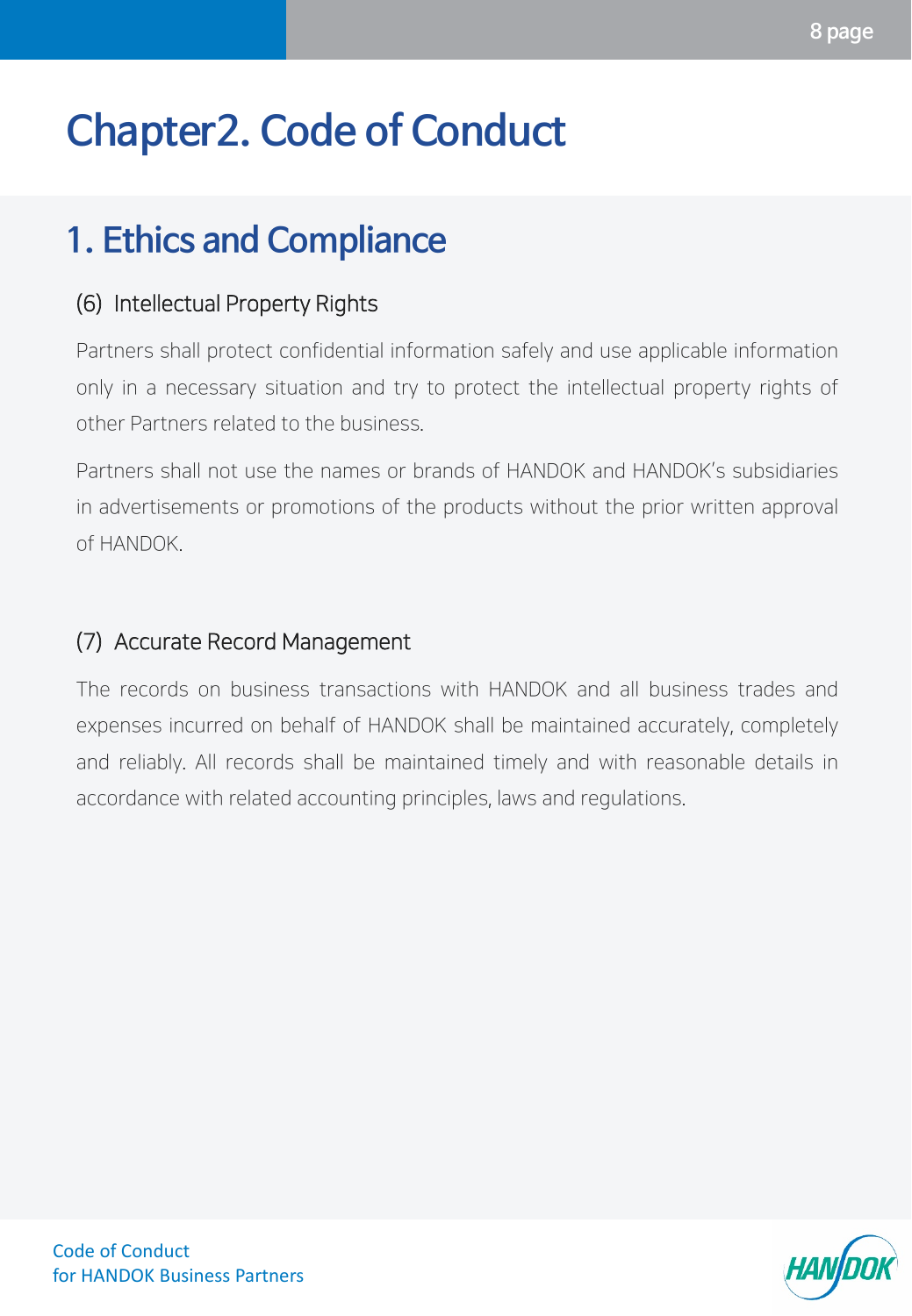### <span id="page-8-0"></span>**2. Human Rights and Labor**

**HANDOK expects that its Partners respect and protect their employees' human rights, do not discriminate in any way and comply with labor-related laws such as Labor Standards Act and the Gender Equality Employment Act. .**



#### (1) Labor by Free Choice

Partners shall guarantee labor by free will and shall ensure that they shall not impose them or their employees do not participate in forceful labor by mental or physical restraint.

#### (2) Prohibition of Child Labor

Partners shall not use child labor in any businesses and facilities and all workers shall be over legal employment age.

### (3) Respect for Diversity and Prohibition of Discrimination

Partners shall treat their employees' diversity as valuable assets and provide inclusive and non-discriminatory working environment so that different ideas, perspectives and beliefs can be respected. In hiring employees, any discrimination against race, gender, age, religion, or marital status should not be tolerated and it should be assured that any unfair discrimination shall not be tolerated in hiring and labor conditions.

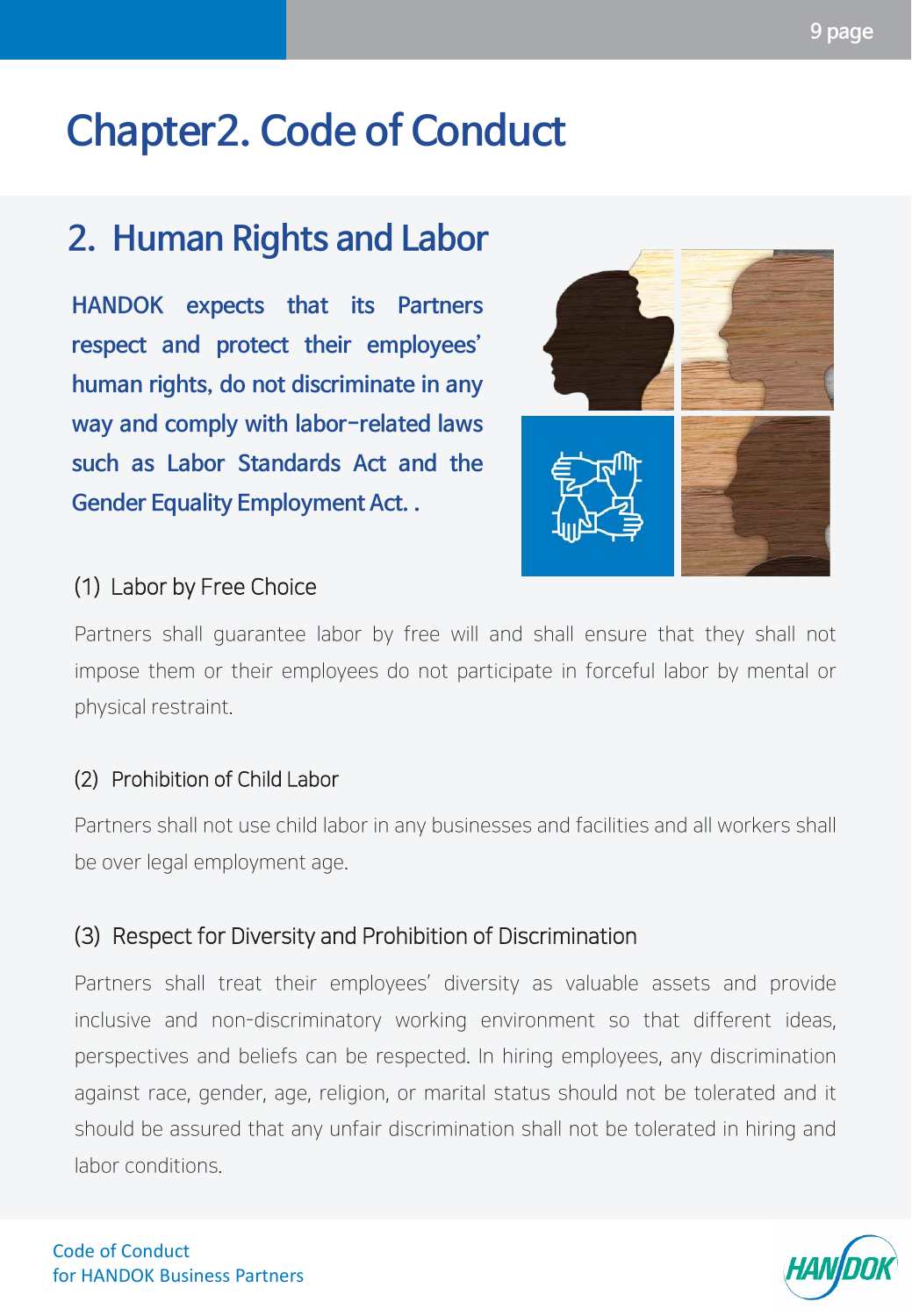### <span id="page-9-0"></span>**3. Environment, Health and Safety**

**HANDOK expects that its Partners have responsibility for the environment, operate in a way to use resources efficiently, maintain safe business sites and do their best to guarantee their employees' rights to work in a healthy way. In addition, they should observe all laws related to environmental protection, safety and health.**

#### (1) Permission related to Environment

Partners shall assure that they observe all laws and business instructions related to environmental protection, obtain all required environmental permits, licenses and information registrations and comply with the requirements on applicable work and reporting.

#### (2) Wastes and Discharges

Partners should be equipped with the system that wastes, wastewater or discharges are processed, transported, released, stored, recycled, reused and managed safely and legally and wastes, wastewater or discharges should be measured, tested, controlled and processed before being released to the natural environment.

#### (3) Spills and Discharges

Partners should be equipped with the system of preventing and mitigating accidental spills and discharges to the environment. In order to process incidents and accidents causing dangers to the environment, they should execute emergency procedures, regular drills and responsive procedures, so that potential damages can be minimized.

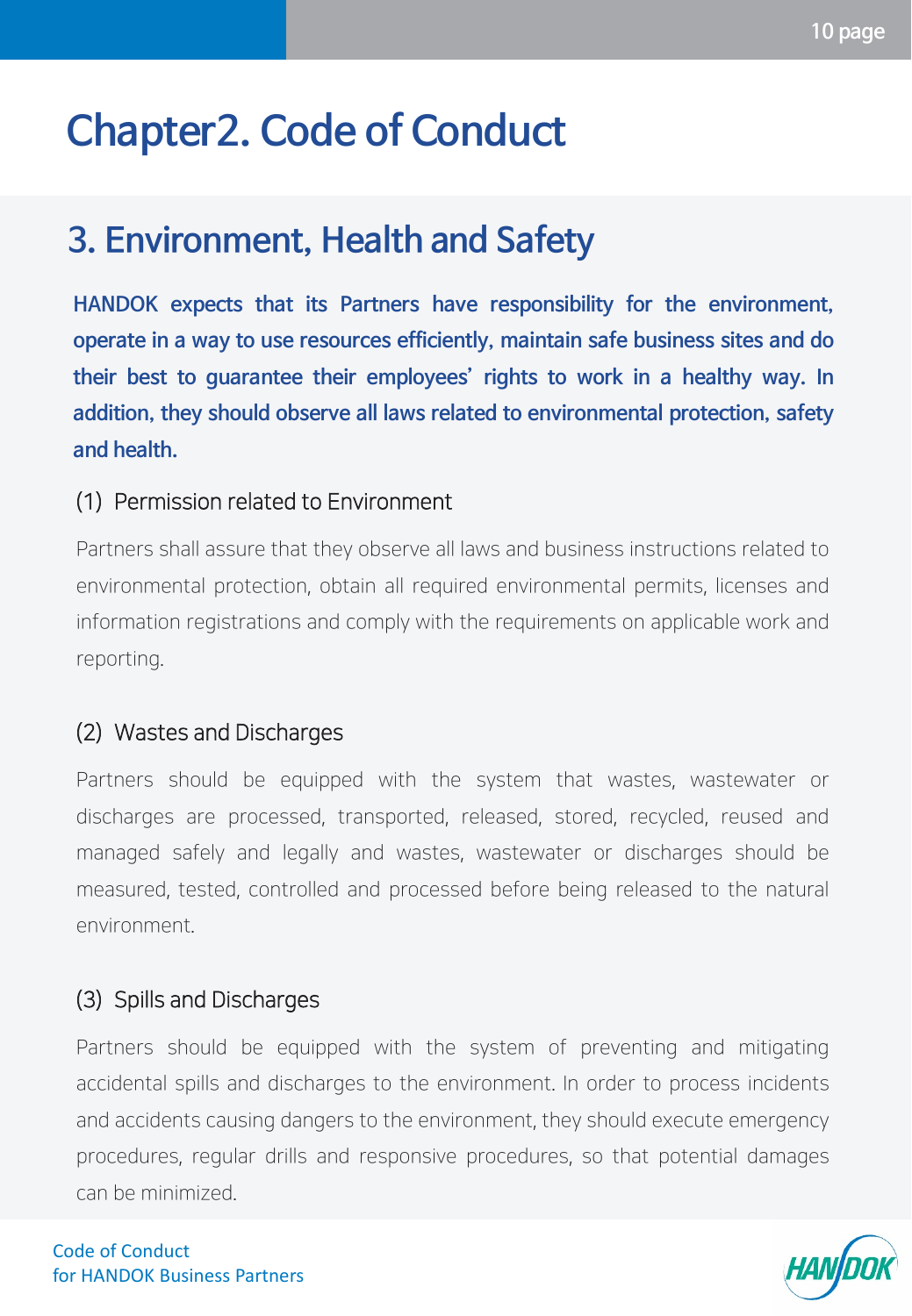### **3. Environment, Health and Safety**

#### (4) Workers' Health and Protection

Partners shall protect their employees not to be overexposed to chemical, biological and physical dangers in the business sites and protect them against dangers related to the infrastructure facilities that the employees use.

### (5) Preparation for and Response to Emergency

Partners shall be equipped with the system that allows the safest operation and maintenance of all works and minimize the impact by confirming and evaluating emergency situations that can occur in the business sites and adopting emergency response plans and procedures.

### (6) Safe Handling and Process

Partners shall be equipped with the system to prevent or mitigate the discharge of lethal chemicals and comply with related laws and regulations.

### (7) Information and Education on Hazards

Education and training on hazardous substances and safety information to protect from hazardous substances shall be provided to the employees. This includes the safety information on the hazardous substances used for chemical substances, pharmaceutical compounds and pharmaceutical intermediates.

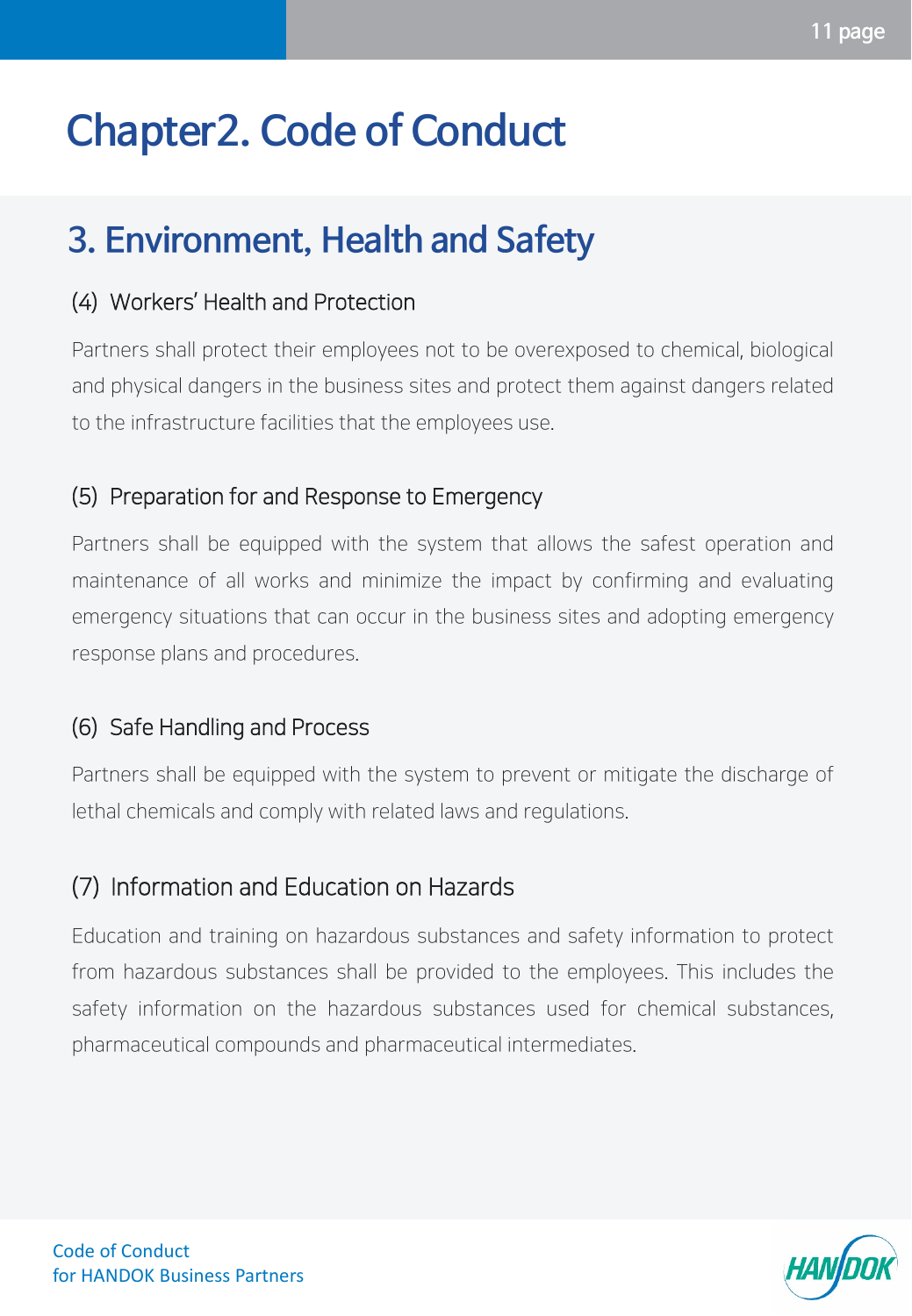### <span id="page-11-0"></span>**4. Quality**

**Partners are expected to comply with applicable laws and regulations and provide high-quality safe and effective products and services.**

### (1) Quality/ Delivery Execution

Partners shall guarantee timely delivery in accordance with HANDOK's requirements and contracts.

Partners shall be equipped with the system to monitor product quality and performance, prove continuous improvements by measuring internal defects, customer complaints and reduction of defects shipment and to have timely response to any complaints raised by HANDOK.

### (2) Quality System

Partners shall be equipped with the quality system and the product registration process that their products comply with all relevant regulations of the countries where their products are produced and/or distributed.

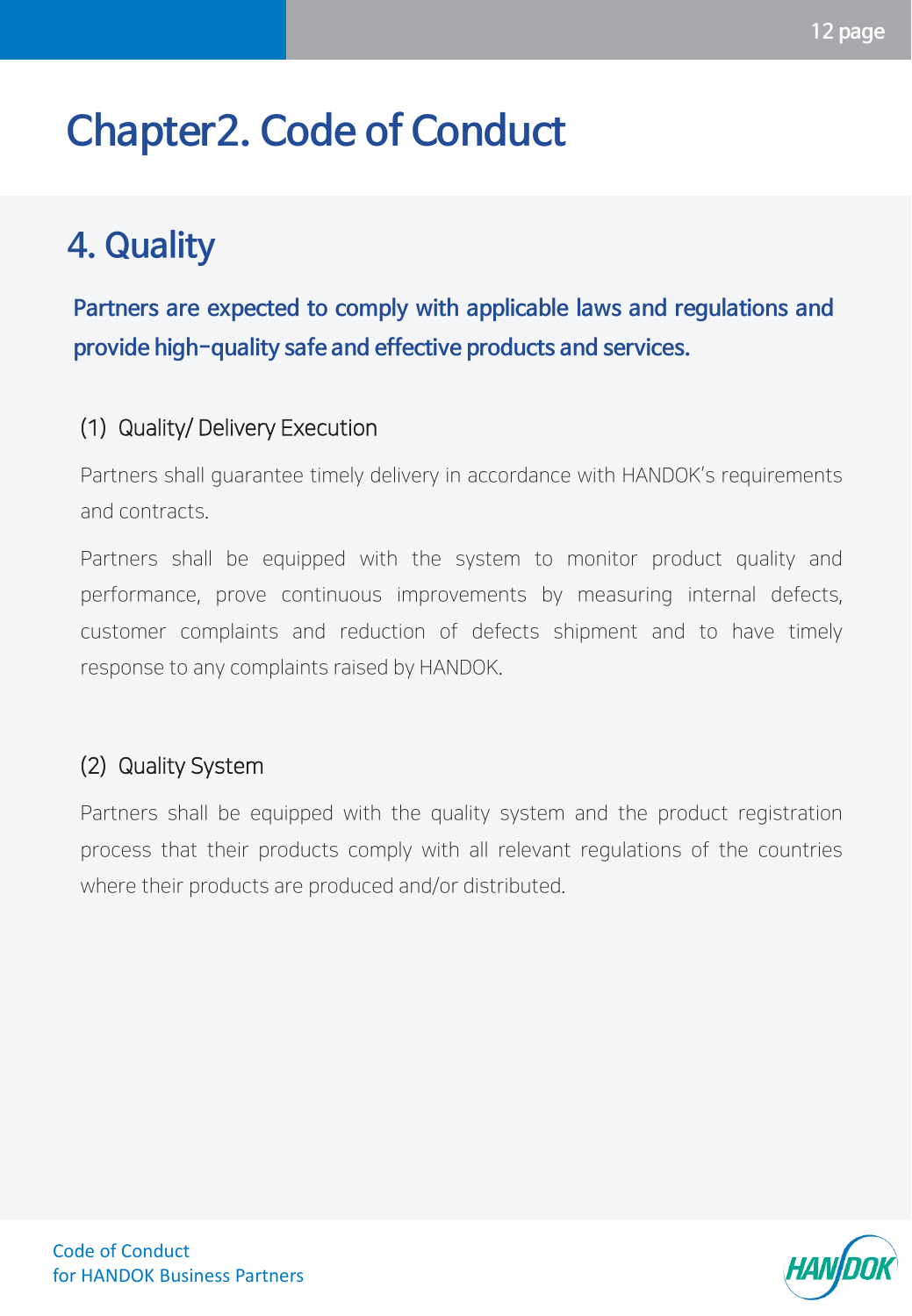### <span id="page-12-0"></span>**5. Management System**

**Partners are expected to operate the management system that assists in ensuring the compliance with all related laws and this Code of Conduct.**

### (1) Declaration of Will to Comply

As a responsible party to comply with this Code of Conduct, the management of Partners shall declare its will to comply to the entire company.

#### (2) Risk Assessment and Management

Partners shall have the process to check and manage risks of all areas mentioned in this Code of Conduct.

### (3) Legal and Customer Requirements

Partners shall have the process to understand, monitoring and handling related laws and regulations and customers' requirements.

### (4) Documentation and Records

Partners shall create and manage documents and records that verify the compliance with related laws and requirements of this Code of Conduct.

#### (5) Education and Communication

Partners shall operate educational programs to meet the requirements of this Code of Conduct.

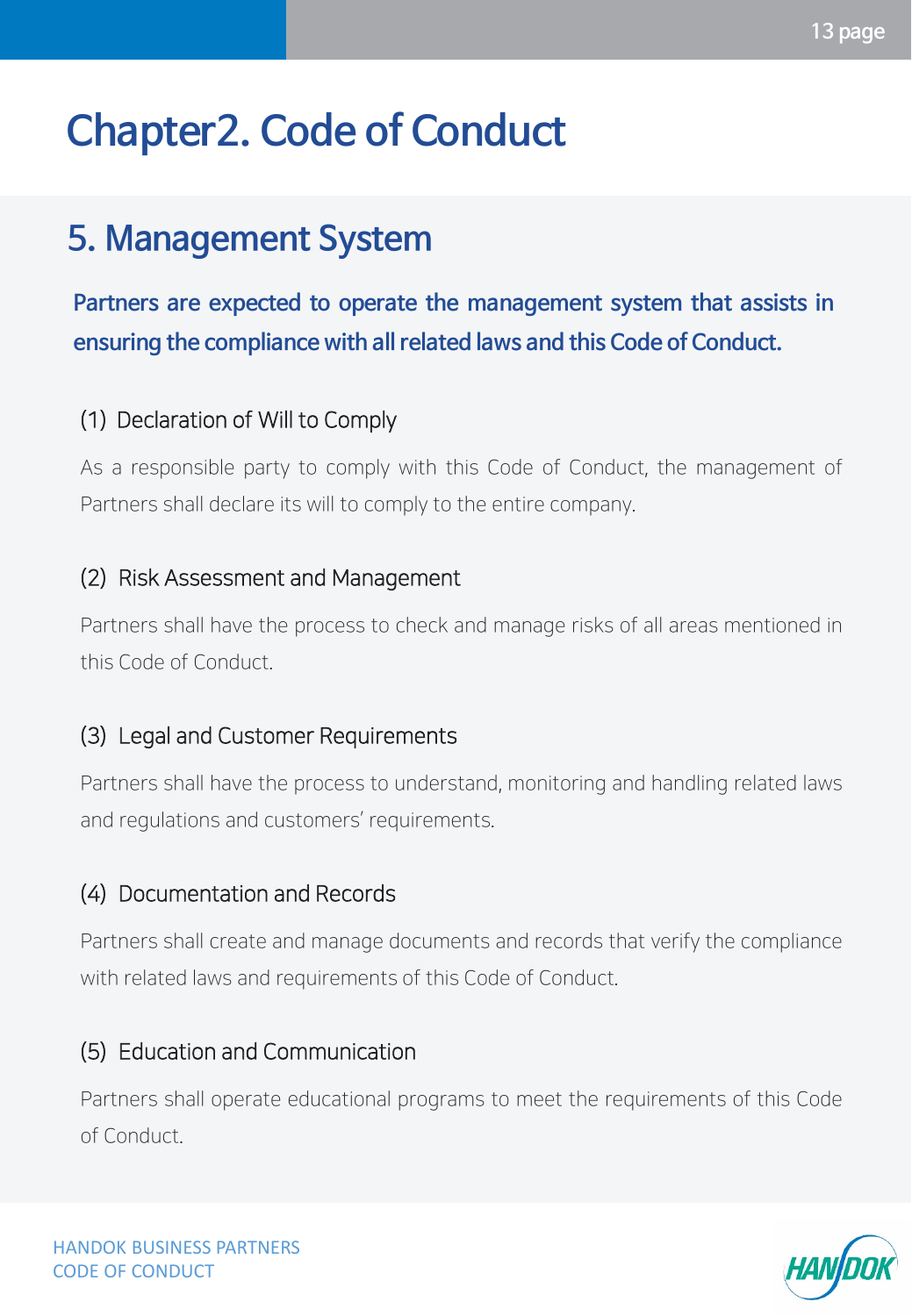### **5. Management System**

#### (6) Continuous Improvements

Partners shall continue to improve the internal control environment by executing proper corrections of deficiencies confirmed in internal or external evaluations, audits or monitoring.

### (7) Grievance Handling and Internal Reporting

Partners are expected to have the process that ensure their employees to show their concerns about their work and workplaces without fear of retaliation and this process of internal reporting should be clearly understood by the employees and guarantee the informant's protection.